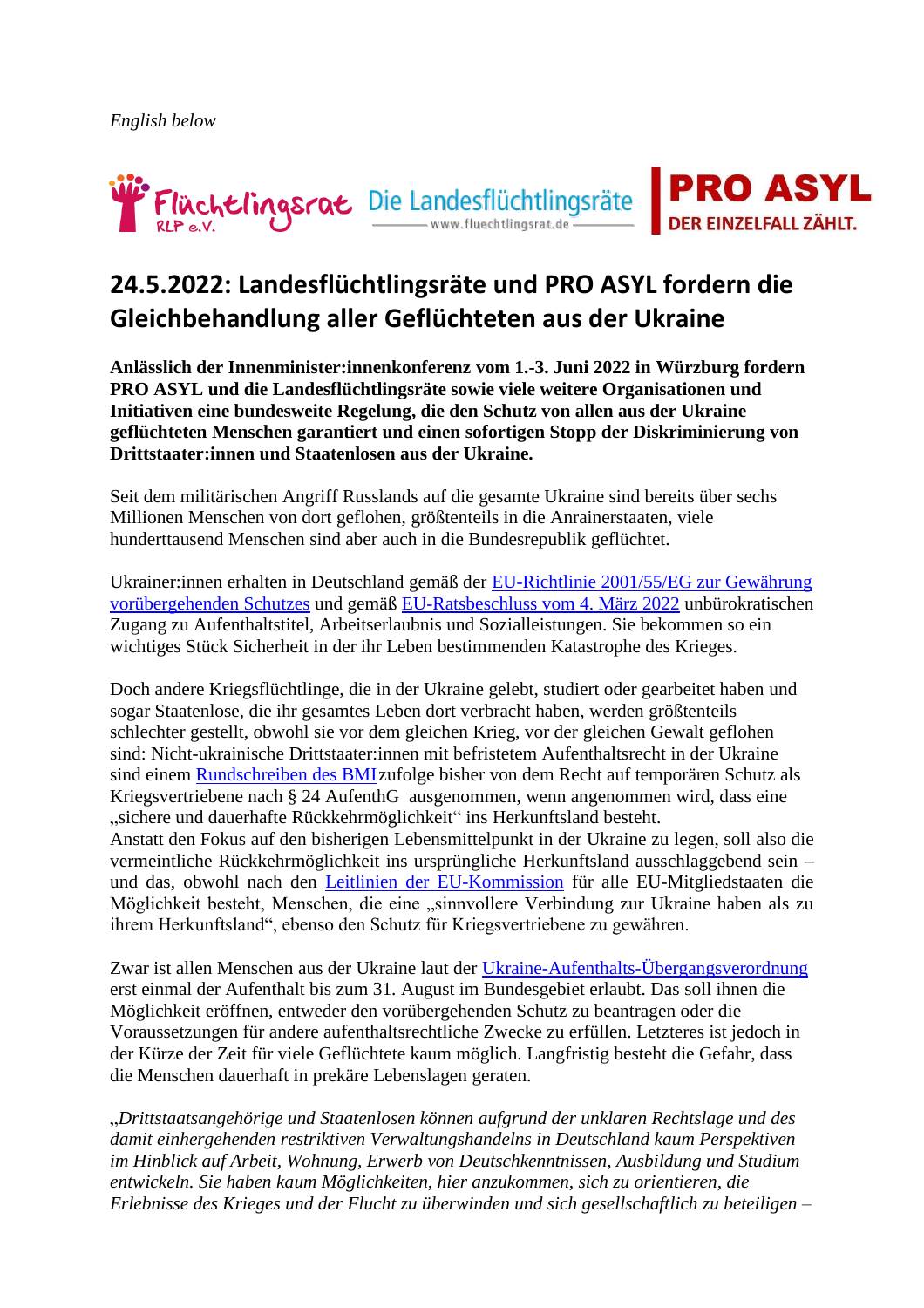*und dies, obwohl sie genauso von Krieg und Flucht betroffen und womöglich sogar traumatisiert sind, wie ukrainische Staatsangehörige,* so Nora Brezger vom Flüchtlingsrat Berlin.

Wiebke Judith, Leiterin des Teams Recht & Advocacy bei PRO ASYL, kritisiert*: "Alle Menschen, die aus der Ukraine vor Krieg und Gewalt fliehen mussten, haben ihren Lebensmittelpunkt verloren, aber nicht alle werden in Deutschland gleich behandelt. Drittstaatsangehörige und Staatenlose werden trotz vorläufig legalem Aufenthalt von Ausländerbehörden zum Teil unter Druck gesetzt auszureisen. Anträge auf den vorübergehenden Schutz werden oft nicht einmal angenommen. Das zeigt: für alle aus der Ukraine geflüchtete Menschen braucht es richtige Sicherheit und Perspektive durch einen Aufenthaltstitel."*

**Wir fordern von Bundesinnenministerin Nancy Faeser eine bundeweite Regelung für ein zweijähriges Aufenthaltsrecht für alle aus der Ukraine Geflüchteten, um für alle Menschen, die vor dem Angriffskrieg Russlands fliehen mussten, tatsächlichen Schutz und Perspektiven zu schaffen.**

**Außerdem fordern wir die Länder auf, schon jetzt alle rechtlichen Spielräume zu nutzen und auch den aus der Ukraine Geflüchteten ohne ukrainische Staatsangehörigkeit ein Aufenthaltsrecht zu gewähren.**

#### **Pressekontakte:**

PRO ASYL, 069/24 23 14 30, [presse@proasyl.de](mailto:presse@proasyl.de)

Flüchtlingsrat Berlin, 030/22 47 63 11, 017677209320 (Mobil), [brezger@fluechtlingsrat](mailto:brezger@fluechtlingsrat-berlin.de)[berlin.de](mailto:brezger@fluechtlingsrat-berlin.de)

#### **Unterzeichnende:**

Adopt a Revolution Amnesty International Bad Kreuznach Ausländerarbeit der Ev. Galiläa-Samariter-Kirchengemeinde AWO Kreisverband Berlin-Mitte e.V. BBZ – Beratungs- und Betreuungszentrum für junge Geflüchtete und Migrant\*innen Bellevue di Monaco eG BIPoC Ukraine BZSL e.V. Diaspora Solidarity Grou[p](https://www.eoto-archiv.de/) [Each One Teach One \(EOTO\) e.V.](https://www.eoto-archiv.de/) Gemeinschaftsunterkunft "Haus Leo" – Verein für Berliner Stadtmission Hinterland Magazin Initiativausschuss für Migrationspolitik in Rheinland-Pfal[z](https://isdonline.de/) [Initiative Schwarzer Menschen in Deutschland: ISD](https://isdonline.de/) JoG – Jugendliche ohne Grenzen KommMit e.V. KuB – Kontakt- und beratungsstelle für Flüchtlingse und Migrant\_innen e.V. Landesnetzwerk Migrantenorganisationen Sachsen-Anhalt (LAMSA) e.V.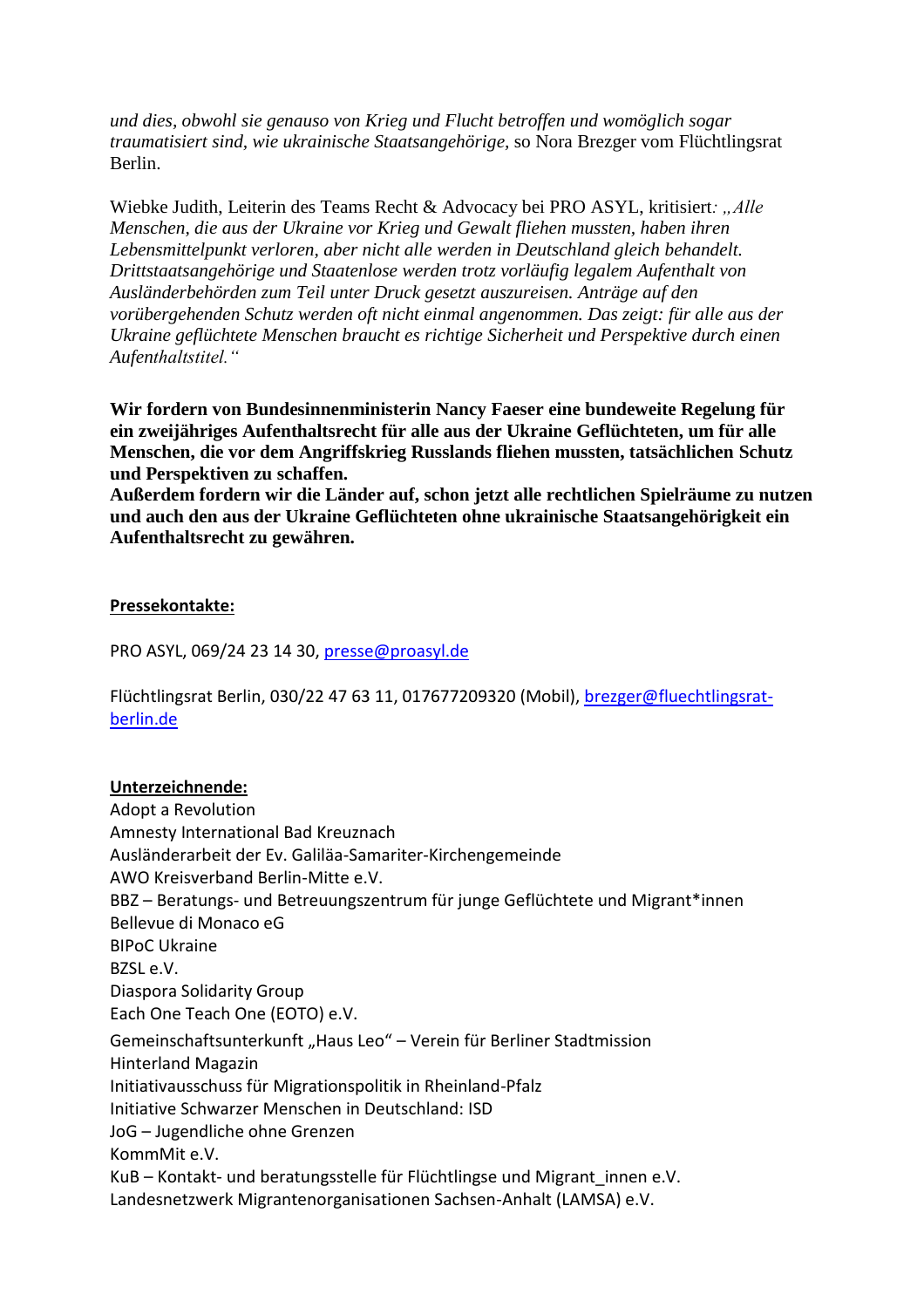LIGA – Leininger Initiative Gegen Ausländerfeindlichkeit MeG betreutes Wohnen gGmbH Migrationsrat Berlin Multikulturelles Zentrum Trier e.V. Münchner Flüchtlingsrat e.V. Netzwerk Rassismus- und Diskriminierungsfreies Bayern-NRDB PxP Embassy rage against abschiebung Seebrücke Potsdam SyriaNotSafe We'll Come United Berlin-Brandenburg Xenion – Psychosoziale Hilfen für politisch Verfolgte e.V.

### - *ENGLISH -*

## **24th May 2022: Refugee Councils and PRO ASYL Demand Equal Treatment of All Refugees from Ukraine**

On the occasion of the Interior Minister:s Conference that takes place from 1-3 June 2022 in Würzburg, Germany, PRO ASYL and the Refugee Councils, as well as many other organizations and initiatives, demand a nationwide regulation that guarantees the protection of all people who have fled from Ukraine and an immediate stop to discrimination against third-country nationals and stateless persons from Ukraine.

Since Russia's military attack on the whole of Ukraine, more than six million people have already fled from there, mostly to the neighboring countries, but many hundreds of thousands of people have also fled to the Federal Republic of Germany.

Ukrainians have so far received unbureaucratic access to residence permits, work permits and social benefits in Germany in accordance with the EU Council Decision of 4<sup>th</sup> March, 2022. This has given them an important sense of security at a pivotal time in their lives that has been upended by the catastrophe of war.

However, other war refugees who have lived, studied or worked in Ukraine, or who have spent their entire lives there as stateless persons, have not been so lucky. For the most part, they are worse off, even though they have fled the same war, the same violence, and their lives have been upended, too.

Non-Ukrainian third-country nationals with a temporary right of residence in Ukraine have so far been exempted from the right to temporary protection as war-displaced persons, according to a circular letter issued by the Federal Ministry of the Interior, if it is assumed that there is a "safe and permanent possibility of return" to the country of origin.

Instead of focusing on the main place of residence as Ukraine, the supposed possibility of return to the country of origin is meant to be decisive - and this despite the fact that according to the guidelines of the EU Commission it is possible to grant protection for war